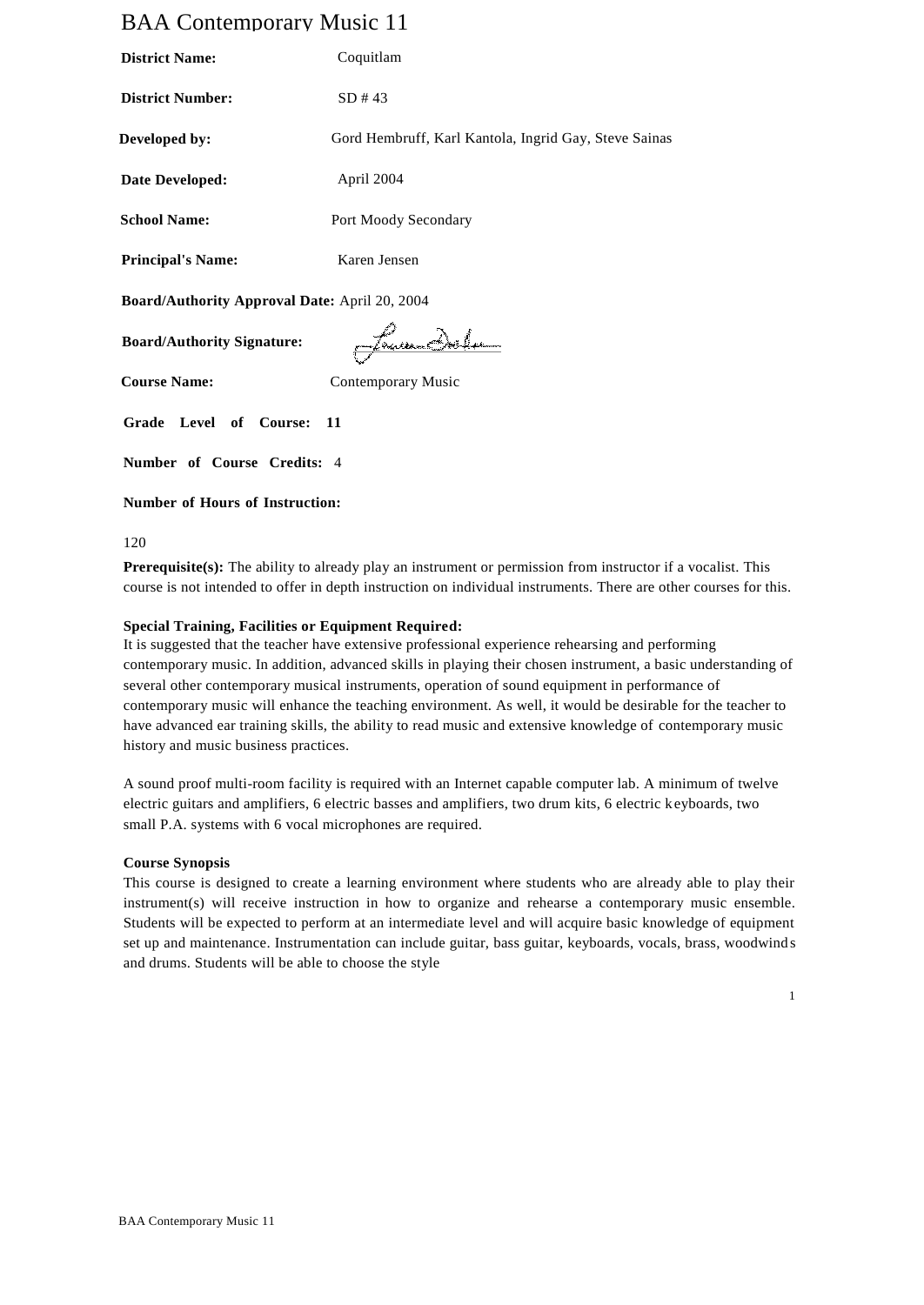of music they wish to perform. Students will also be taught the following: history of early popular music, familiarity with stylistic differences, basics of ear training, operating and maintaining basic equipment, understanding current music technology, basic performance techniques and audience interaction, and basic skills to developing promotional materials. Opportunities to perform will be made available.

**Rationale:** The course is designed to give students an opportunity to enjoy performing contemporary music of their choice while experiencing a variety of contemporary music styles and gaining an appreciation of early contemporary music history and how it has influenced today's music styles. The intent of the course is to give students a life long appreciation for music performance and insight to the music business for those students wishing to pursue a music career. Students will develop performance skills on one main instrument through guided individual and group rehearsals. Students will learn how to interact musically within a team environment with emphasis on cooperative skills and problem solving within the context of putting together a set of music for a show. Students will also learn the basics of equipment operation. The course will culminate with the students being required to perform a three song set of music with their band at a concert in front of an audience comprised of their peers, parents, and the general public. After the concert the student will observe and reflect on a video of their performances.

## **Organizational Structure:**

| Unit/Topic         | <b>Title</b>                                               | <b>Time</b> |
|--------------------|------------------------------------------------------------|-------------|
|                    |                                                            |             |
| Unit 1             | Introduction / Setting Goals and Parameters of Each Band   | 10 hours    |
| Unit 2             | <b>Basic Equipment Operation</b>                           | 15 hours    |
| Unit 3             | History of Music 1920 - 1950                               | 15 hours    |
| Unit 4             | Skill Building / Guided Rehearsal / Performance Evaluation | 65 hours    |
| Unit <sub>5</sub>  | Introduction to the Music Business                         | 15 hours    |
| <b>Total Hours</b> |                                                            | 120         |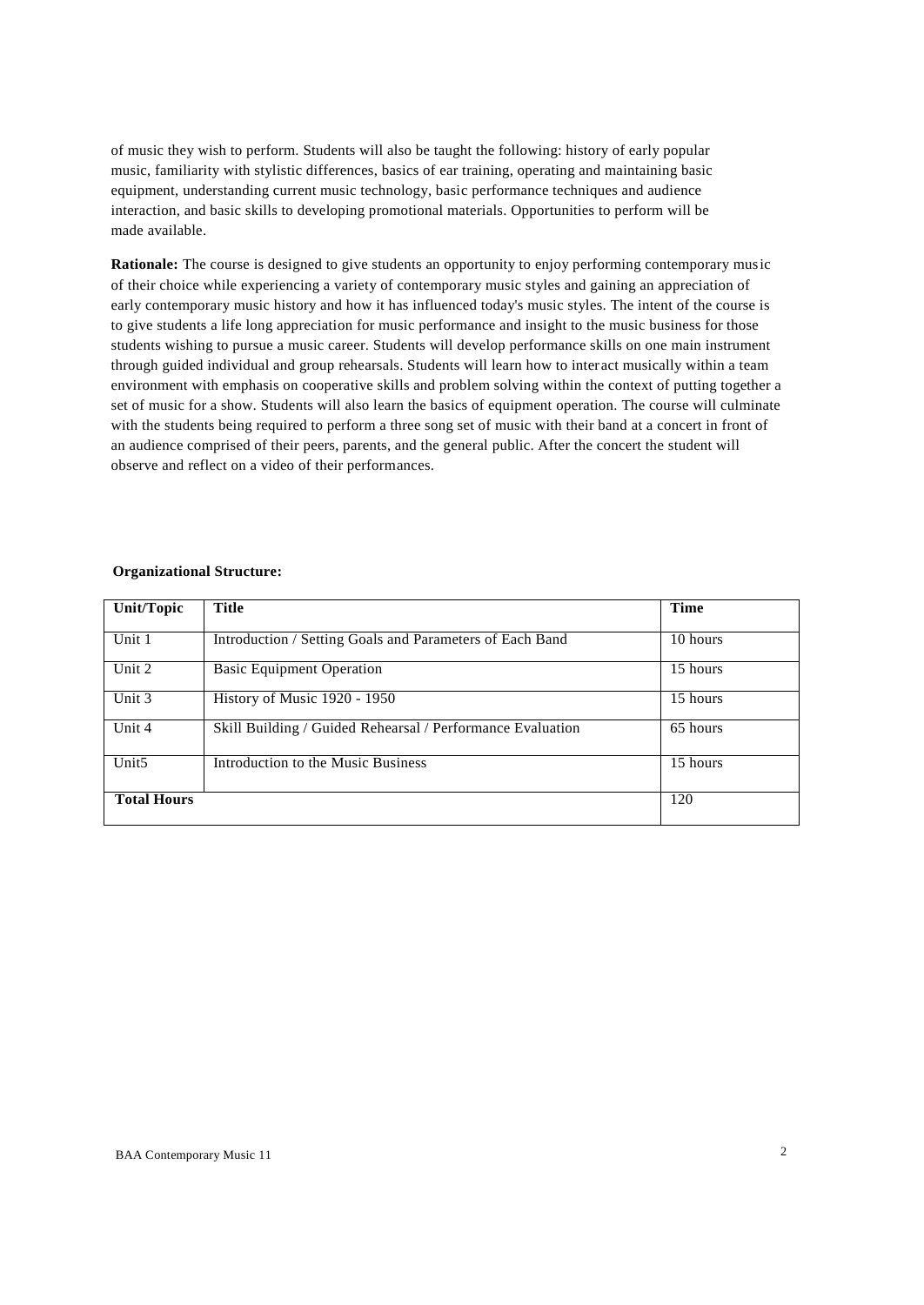## **Unit/Topic/Module Descriptions:**

#### **Unit 1: Introduction / Setting Goals and Parameters of Each Band: 10 hours**

Students will become familiar with the learning facility, the expectations of the course and set their performance goals. Students will interview classmates to assess like-minded musical goals in order to form their band. Once students form their bands, they will research musical .material via the Internet, CDs, and printed tablature in order to develop a set list of music to be rehearsed. Each band will record their goals on a form and submit it to the instructor for approval.

#### **Curriculum Organizer - Defining Musical Identity**

*It is expected that students will:*

- identify elements that will characterize their band's style of music
- form a band with classmates comprised of like-minded musicians

#### **Curriculum Organizer - Repertoire**

*It is expected that students will:*

• research musical pieces and choose material to perform that is consistent with their band's musical style and skill levels.

### **Curriculum Organizer - Analysis**

*It is expected that students will:*

- identify criteria for song selection and present music to the teacher
- identify recommended rehearsal procedures

### **Curriculum Organizer - Technology**

- demonstrate the use of musical instruments and equipment to perform contemporary music
- demonstrate the use of appropriate terms, procedures, and techniques when rehearsing music
- demonstrate the use of and maintenance of materials, equipment, and work space in a safe and environmentally sensitive manner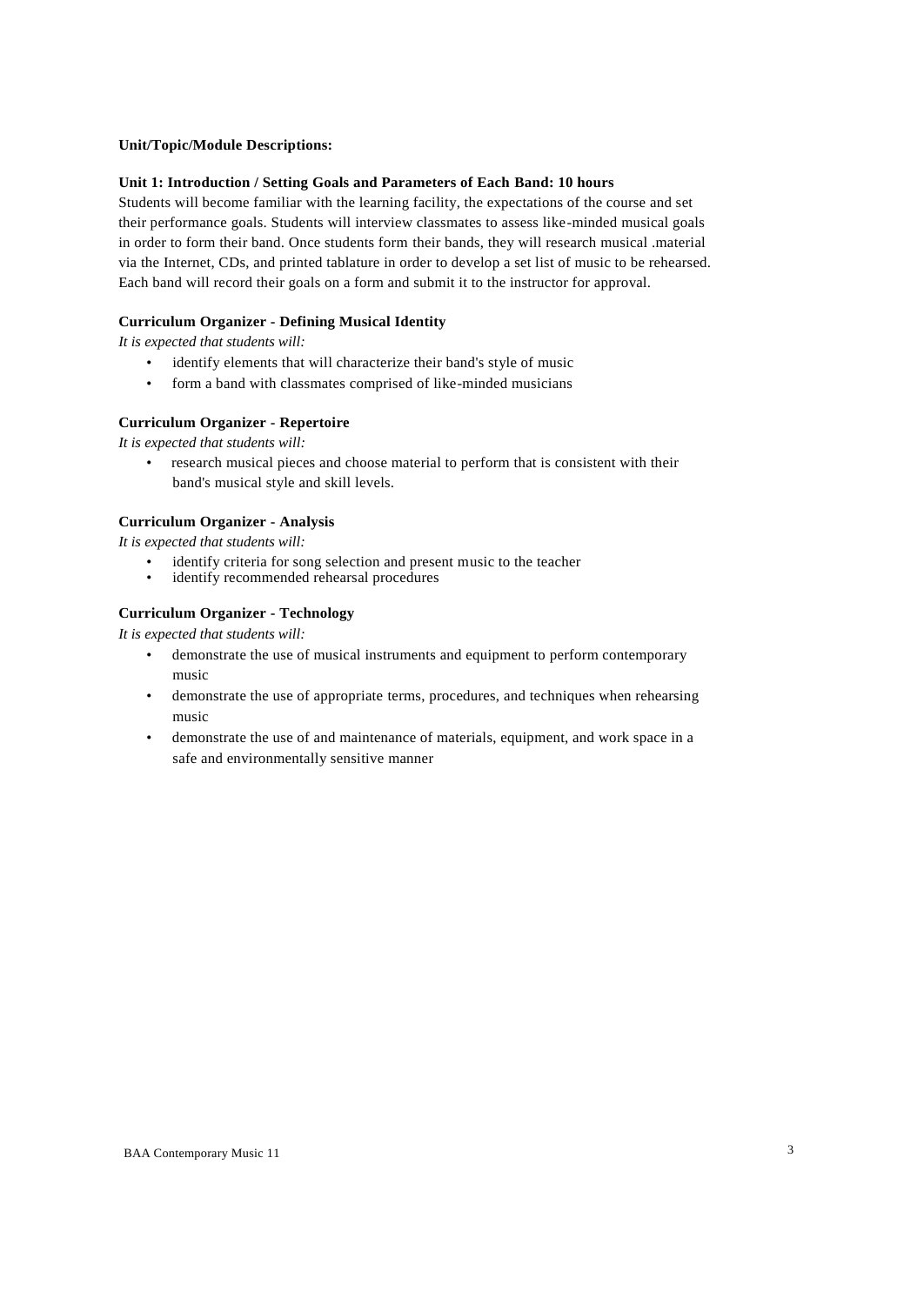## **Unit 2:Basic Equipment Operation 15 Hours**

Students will become familiar with equipment used in contemporary music such as drums, guitars, keyboards and PA systems. Students will learn how to connect, run and troubleshoot this equipment.

## **Curriculum Organizer - PA system**

*It is expected that students will:*

- demonstrate an understanding of how the equipment is set up using mixers, amplifiers, speakers and microphones
- mix their own sound for rehearsal and performance
- trouble shoot with problems such as feed back

### **Curriculum Organizer - Individual Equipment**

- maintain their own instrument
- be able to tune their own instrument
- incorporate their own instrument into this mix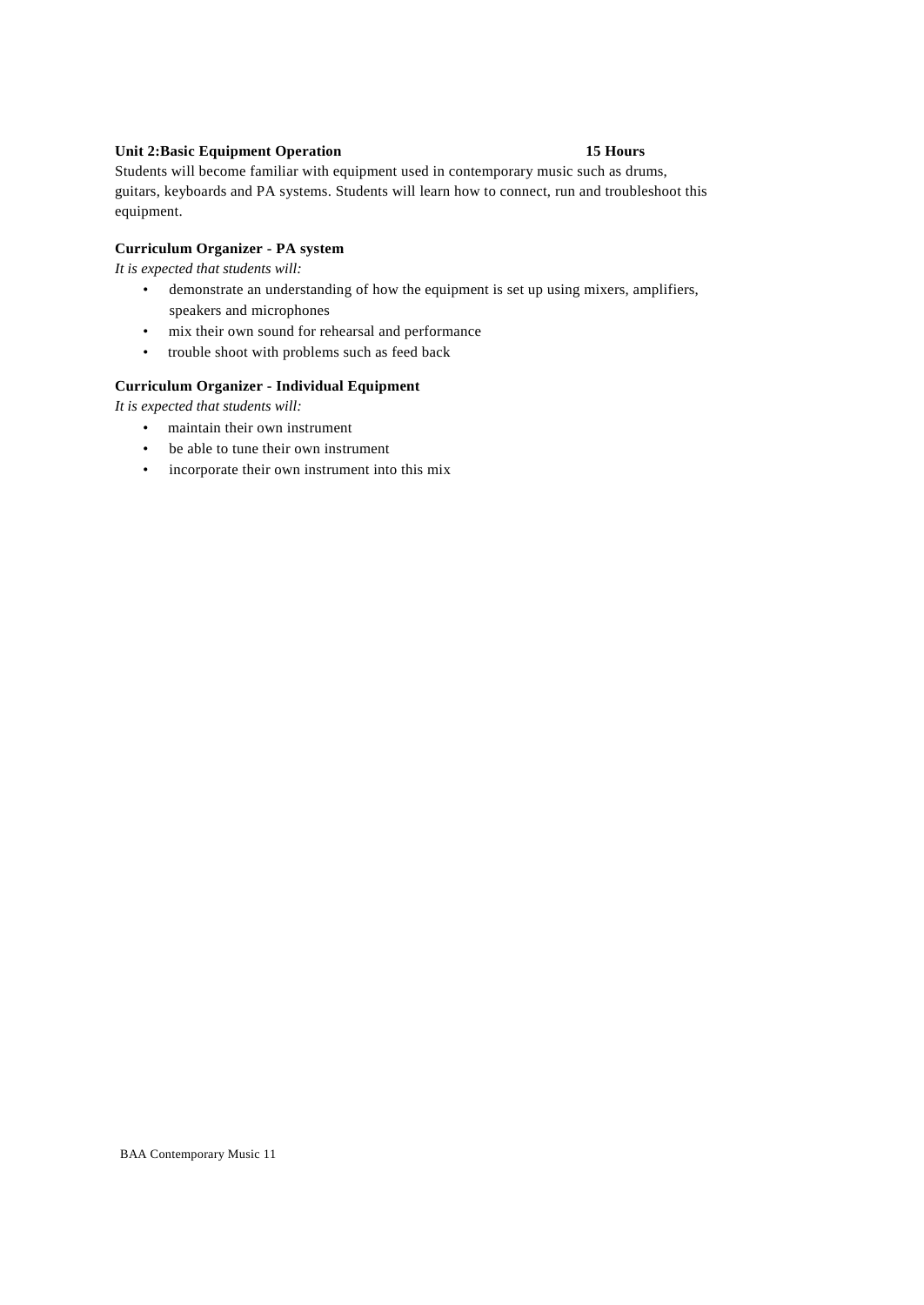## **Unit 3:History of Music 1920 - 2004 15 hours**

Students will become familiar with the history of Popular music. This information will enable them to understand style and other influences in the performance of contemporary music.

## **Curriculum Organizer - Listening**

*It is expected that students will:*

- recognize different historical time periods of popular music
- recognize different historical stylistic periods of popular music<br>• recognize maior artists of musical era
- recognize major artists of musical era

## **Curriculum Organizer - Analysis**

- identity different historical time and stylistic periods of popular music<br>• demonstrate this knowledge in their performance
- demonstrate this knowledge in their performance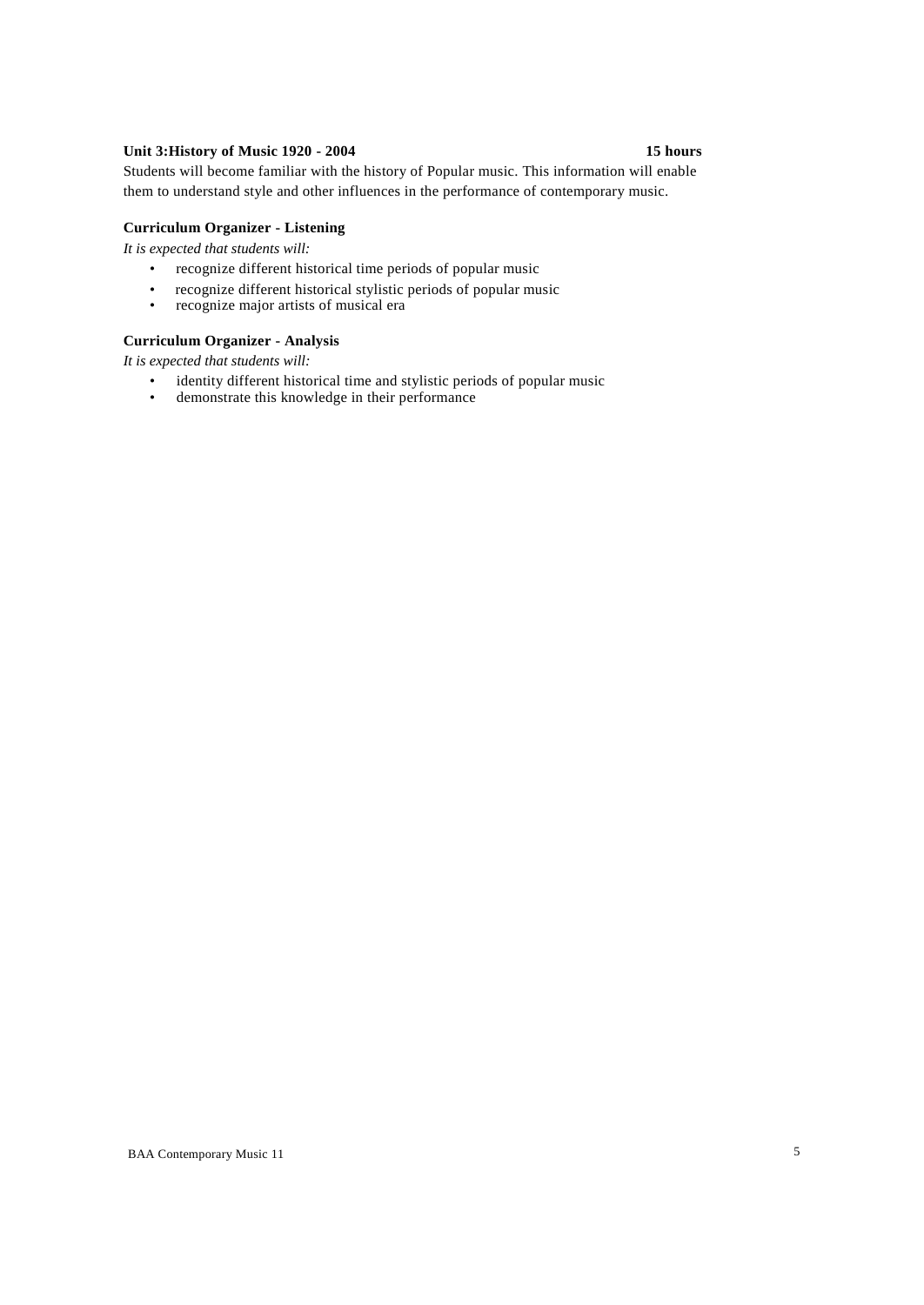## **Unit 4:Skill Building / Guided Rehearsal** *I* **Performance Evaluation 65 hours**

Students will develop the skills in order to create a polished performance. This will begin with the formation of the ensemble, decisions regarding repertoire, rehearsal schedule, rehearsal techniques, organizing the performance, the performance itself and its evaluation. This will be done with the monitoring and feedback from the instructor.

## **Curriculum Organizer - Skill Building**

*It is expected that students will:*

- learn their individual part of the performance
- practice their instrument to gain the skill necessary to play the part

#### **Curriculum Organizer - Guided Rehearsal**

*It is expected that students will:*

- incorporate their part into the ensemble
- demonstrate their knowledge of presentation requirements for performance
- demonstrate collaboration in order to help other students in the ensemble in order for polished performance to occur

#### **Curriculum Organizer-Performance Evaluation**

- record themselves to assist in the evaluation process
- analyze and incorporate feedback from their classmates and instructor<br>• create a plan to incorporate improvements or suggestions
- create a plan to incorporate improvements or suggestions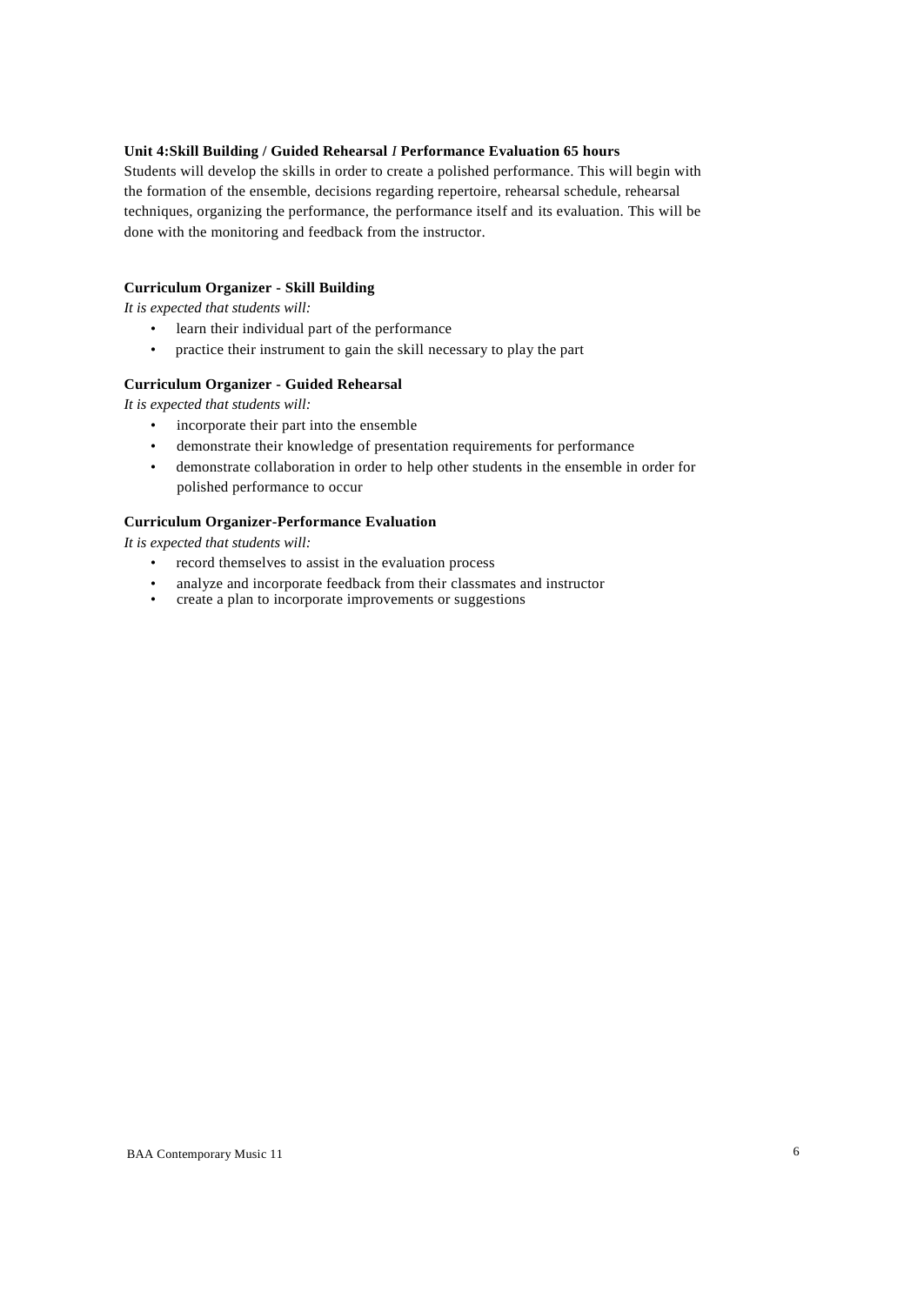## **Unit 5:Introduction to the Music Business 15 Hours**

Students will learn many aspects of the music business with special attention to popular music. This will include how to get a performance opportunity, contracts, copyrighting of original material, fees and royalties.

## **Curriculum Organizer - Performance Opportunities**

*It is expected that students will:*

- research booking agencies
- contact local businesses for performance opportunities
- contact working artists

## **Curriculum Organizer - Contracts and Fees**

*It is expected that students will:*

- demonstrate familiarity with the legalities of contracts and the structure of contracts demonstrate knowledge of performance fees and obligations therein
- demonstrate knowledge of performance fees and obligations therein

## **Curriculum Organizer - Copyright and Royalties**

*It is expected that students will:*

- demonstrate knowledge of Canadian copyright law
- demonstrate awareness of performance royalties

### **Instructional Component:**

- direct instruction
- indirect instruction
- interactive instruction
- demonstration
- group work
- research
- practical application
- analysis of own and other recordings and performances
- modelling